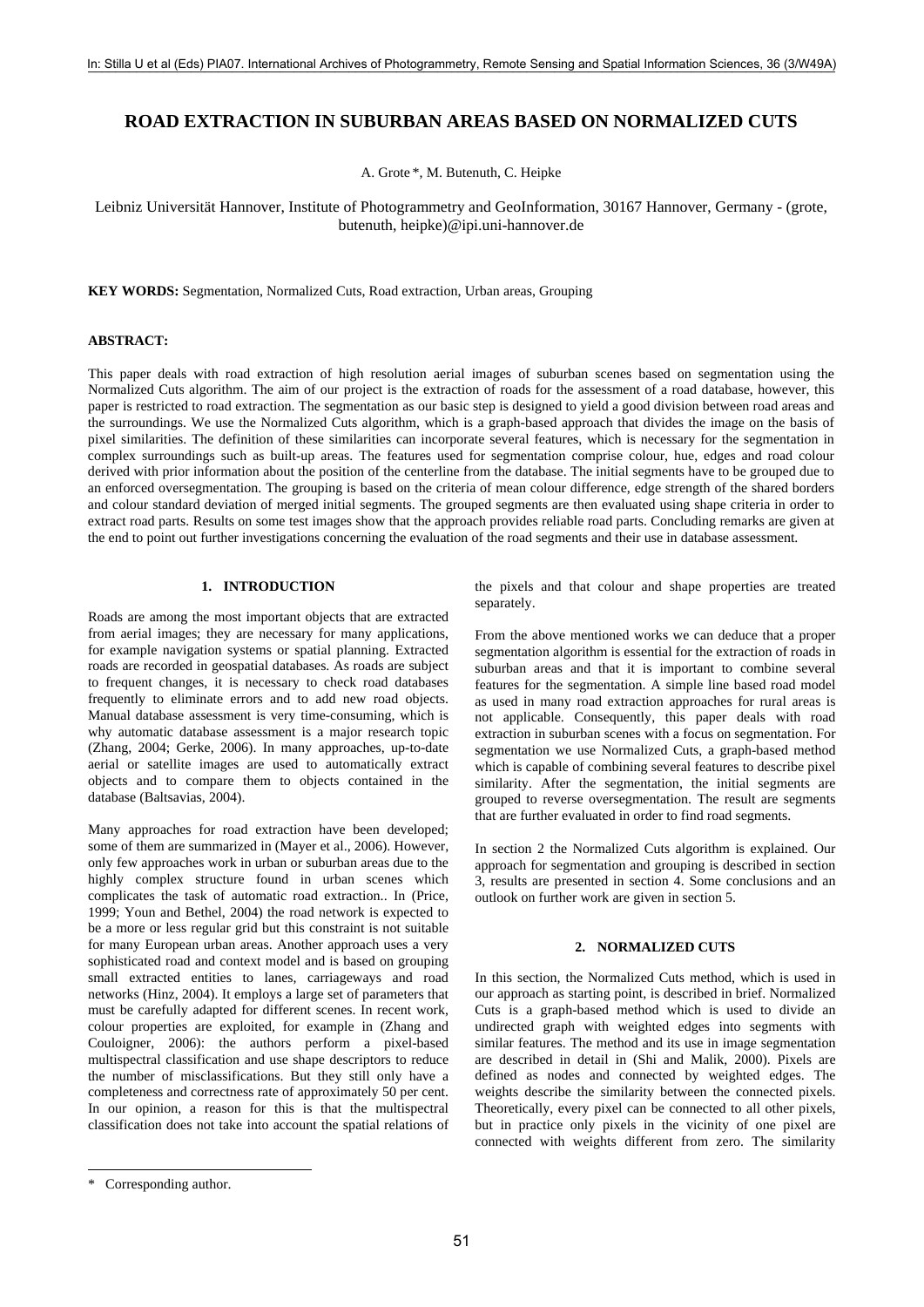measure is chosen according to the application, it is also possible to combine several similarity criteria. After defining the graph in this way, it is divided into segments aiming at a large dissimilarity between different segments and a large similarity inside each segment. This goal is achieved by cutting the graph such that it meets the following minimization condition:

$$
Ncut(A_1, ..., A_n) = \sum_{i=1}^{n} \frac{link(A_i, V \setminus A_i)}{link(A_i, V)} = \min \tag{1}
$$

The graph is divided into *n* sets of nodes  $A_i$ . *V* is the set that contains all nodes in the whole graph. *Link* is the sum of all weights of the connecting edges between two sets:

$$
link(P, Q) = \sum_{p \in P, q \in Q} w(p, q)
$$
 (2)

where  $w(p,q)$  is the weight between two nodes p and q belonging to the two sets *P* and *Q*. The weight assigned to each pixel pair is inserted into a similarity matrix. The matrix is symmetric, its row and column dimensions are equal to the number of pixels. The minimization is obtained by computing the eigenvectors of a matrix derived from the similarity matrix. Multiple eigenvectors are calculated for multiple segments. The details of the calculation can be found in (Shi and Malik, 2000). The result is a set of discretised eigenvectors with the same number of elements as the number of pixels. The number of segments wanted has to be specified before the calculation because each eigenvector defines one segment.

One advantage of this method is the possibility to combine several different features in one step, a property that is important in complex surroundings. The difficulties that arise from the task of combining the results of several segmentation steps can be avoided in this way. Another advantage is that the algorithm takes both local and global characteristics into account. Local characteristics are incorporated in the similarity matrix which contains the weights of neighbouring pixels. In this way the similarity of pixels in a close neighbourhood is regarded. Global characteristics are considered when the optimal cut is calculated: a global minimum criterion must be met. This is a considerable advantage of the method, because in this way, small disturbances like short or weak edges are ignored by the algorithm.

#### **3. APPROACH**

As mentioned before, road extraction in suburban areas is more complicated than in rural areas due to the inhomogeneous background. We use an area based road model and apply our strategy to high resolution CIR images.

## **3.1 Road Model**

The road model shown in Fig. 1 is adapted from (Hinz, 2004). A road segment consists of one or more lanes that are bordered by the roadsides or road markings, these borders are parallel. Other road markings can be found on the lanes, for example arrows or zebra crossings. The road surface appears in the image as a more or less homogeneous area while the roadsides appear as edges and the line markings as bright lines. These properties are used for the definition of the pixel similarities which are used in turn for the Normalized Cuts algorithm.



Figure 1. Road model, adapted from (Hinz, 2004).

### **3.2 General Strategy**

The overall aim of our research is the assessment of a road database. Therefore, it is not necessary to analyse the whole image. The search space is restricted to a region of interest whose length matches the length of the road part to be assessed and whose width exceeds the expected road width in order to avoid forcing extracted segments into a road shape, thus distorting the evaluation.

The image is segmented using the Normalized Cuts method as described in detail in subsection 3.3. The result is an oversegmentation which is necessary to make sure that as many parts as possible of the road border belong to a segment border, even if the image information is weak. Therefore, the initial segments have to be grouped in a second step to coherent bigger segments before they can be evaluated and divided into road segments and non-road segments. It is not possible to evaluate the initial segments correctly based on their shape characteristics because they are too small for deriving reliable shape attributes. The grouping is currently done with a simple iterative algorithm merging initial segments with similar mean colour, weak edges at the shared border and low overall colour variance. After grouping, the segments are evaluated in order to extract road parts. The evaluation is mainly based on shape criteria, additionally the NDVI is used. The goal of the evaluation is the extraction of reliable road objects, keeping the number of false road objects to a minimum.

### **3.3 Segmentation**

For the segmentation the Normalized Cuts method described in Section 2 is used. The region of interest is divided into small subsets of equal size and for each of the subsets the similarity matrix is set up individually because the similarity matrix is large even for smaller images and thus the computational resources needed become prohibitive for larger images. The aim of the segmentation is to separate the road parts of the image from the non-road parts. Each segment should contain only road pixels or non-road pixels, not a mixture of both. Therefore, the similarity criteria are derived from the road model. The similarity criteria are:

• Presence and strength of edges between two pixels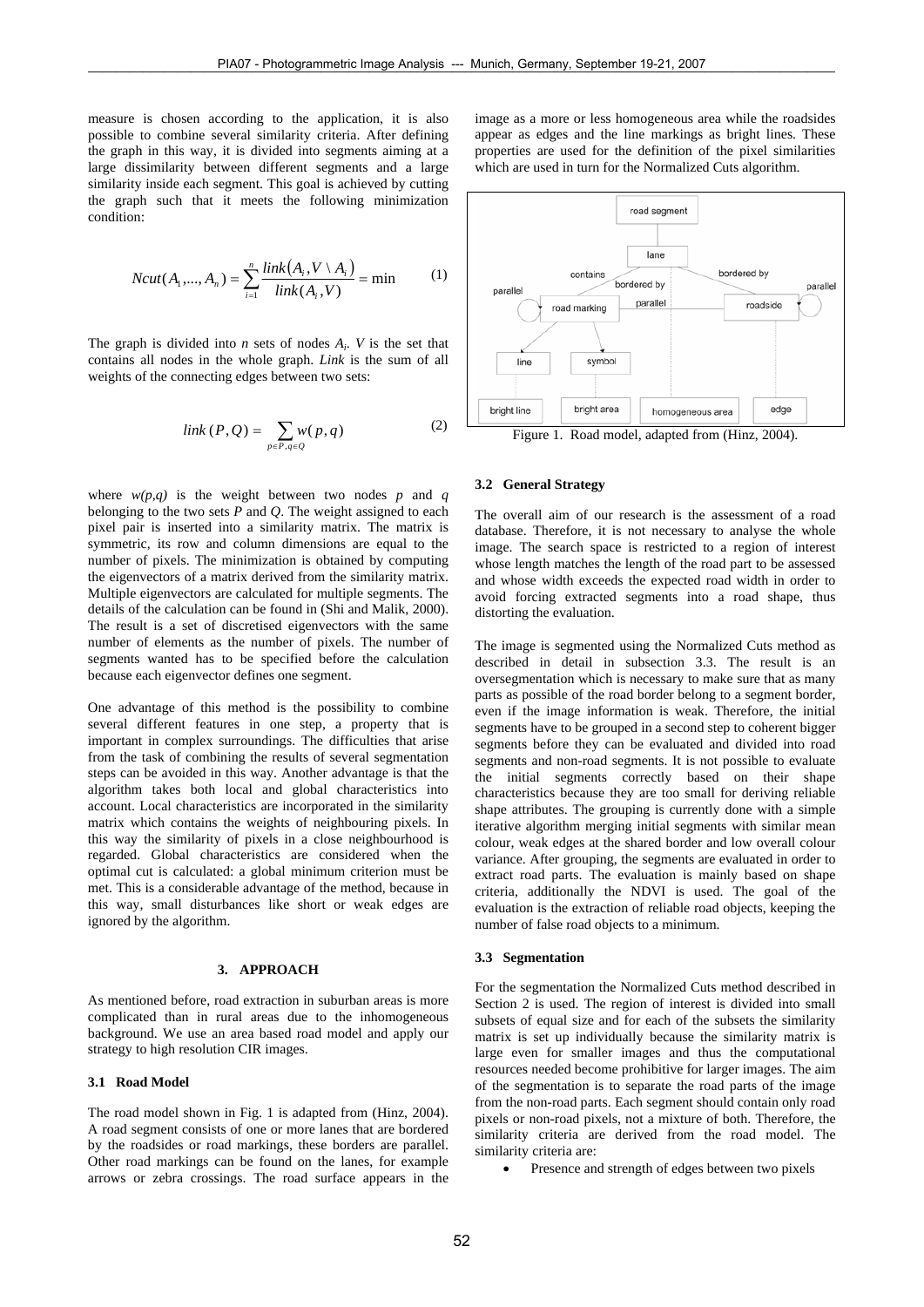- Colour difference
- Hue difference
- Road colour derived from database information.

According to the model, roads are divided from their surroundings by edges, therefore edges are used as a criterion: if there is an edge between two pixels, the pixels are considered dissimilar. The edge criterion is incorporated into the similarity matrix in the following way: first, a Laplacian of Gaussian operator is applied to the image which yields an image of the second derivative in which edges are indicated by sign changes. For each pixel pair it is checked whether a sign change occurs along their connecting line or not. If a sign change occurs, the edge amplitude at this point is taken from an edge image calculated with the Canny operator. The edge amplitude is used to calculate the first part of the similarity measure, following the way described in (Shi and Malik, 2000):

$$
w_{edge} = e^{\frac{-f^2}{2\sigma^2}}
$$
 (3)

*f* is the edge intensity and  $\sigma$  is ten per cent of the range of the edge intensity.

The second criterion is colour because roads usually have homogeneous surfaces and the pixel colour stays approximately the same. A measure for the colour similarity of two pixels is the distance between these two pixels in colour space. The colour similarity is calculated in the same way as the edge similarity in Equation 3. Here, *f* is the distance, and  $\sigma$  is defined as ten percent of the possible range of distance vector lengths.

These two similarity measures are multiplied to form a combined similarity measure:

$$
w = w_{edge} \cdot w_{colour} \tag{4}
$$

As a third criterion hue is used because a significant hue difference almost certainly indicates a different object. In parts darkened by shadows the hue of an object remains the same if certain conditions are met (Perez and Koch, 1994). Therefore, the weight is reduced by multiplying with a scale factor smaller than 1 (hue scale factor) if the two pixels have a hue difference that is greater than a defined threshold (hue threshold). A hard threshold is used because the weight should not be diminished at all if the hue difference is small but it should decrease significantly as soon as the difference exceeds the threshold, indicating two different objects. There is certainly some correlation between the colour and the hue criterion; however, our experiments have shown that the use of both yields the best results.

The database information is used to obtain colour information about the roads: assuming that the position of the road is approximately correct, we compute the average colour values of the road in the image for each channel from the position of the database road centerline. For every pair of pixels it is checked if both pixels lie inside an interval of the average values defined by the standard deviation. If both pixels lie inside or outside this interval in all channels, the weight is multiplied by a scale

factor larger than 1 (road colour scale factor). The weight is set to 1 if it exceeds 1. By this means, it becomes more likely that segments are divided along a road border.

After the similarity matrix is set up using the defined similarity criteria, the Normalized Cuts algorithm is applied. The number of segments that has to be specified before the algorithm is started must be large enough to prevent merging of road and non-road segments.

### **3.4 Local Grouping**

The image segmentation algorithm results in oversegmentation. This is necessary in order to avoid the loss of any important road borders. The initial small segments are then grouped to bigger, more meaningful segments before being further evaluated. In the literature, there are only few examples dealing with grouping of image regions. One of them is (Luo and Guo, 2003): they aim at a general grouping algorithm as a bridge between image segmentation and high-level extraction algorithms. The region properties they use include, among others, the colour mean difference between two regions and the edge strength along a shared border. These two criteria are particularly suitable for our approach, because using them as merging criteria can reverse the enforced oversegmentation, which often produces segment borders at places where the image information does not justify a separation (see the results in section 4.1).

At present, we use a simple iterative approach for grouping the segments: in each iteration step two segments are merged, with regard to several criteria that are calculated for each pair of initial segments, partly based on the similarity criteria used by (Luo and Guo, 2003):

- Difference of mean colour (separate for the three bands)
- Edge strength of the intensity channel in the region around the shared border (border region)
- Joint standard deviation of colour of the regions if merged (separate for the three channels)

The border region is a seven pixel wide band along the shared border. For all criteria, the calculated values have to be below defined thresholds for the segments to be considered for merging. The thresholds are determined empirically. In each iteration step, only the two segments with the best values for all criteria (the least colour differences, the least edge strength and the least colour standard deviations) are merged. The iteration continues until the values for every segment pair exceed the thresholds.

#### **3.5 Evaluation**

The next step after grouping is the evaluation of the segments in order to extract road parts. The evaluation is based on shape and spectral characteristics of roads. The following characteristics are currently used for evaluation:

- **Elongation**
- Width
- **Rectangularity**
- NDVI

The elongation indicates the difference of the object from a circle. It is given by the ratio of the squared perimeter and the area of the segment. Road parts should have a high elongation and thus a high ratio. The width of a road part should not be much larger than the average width of a road. The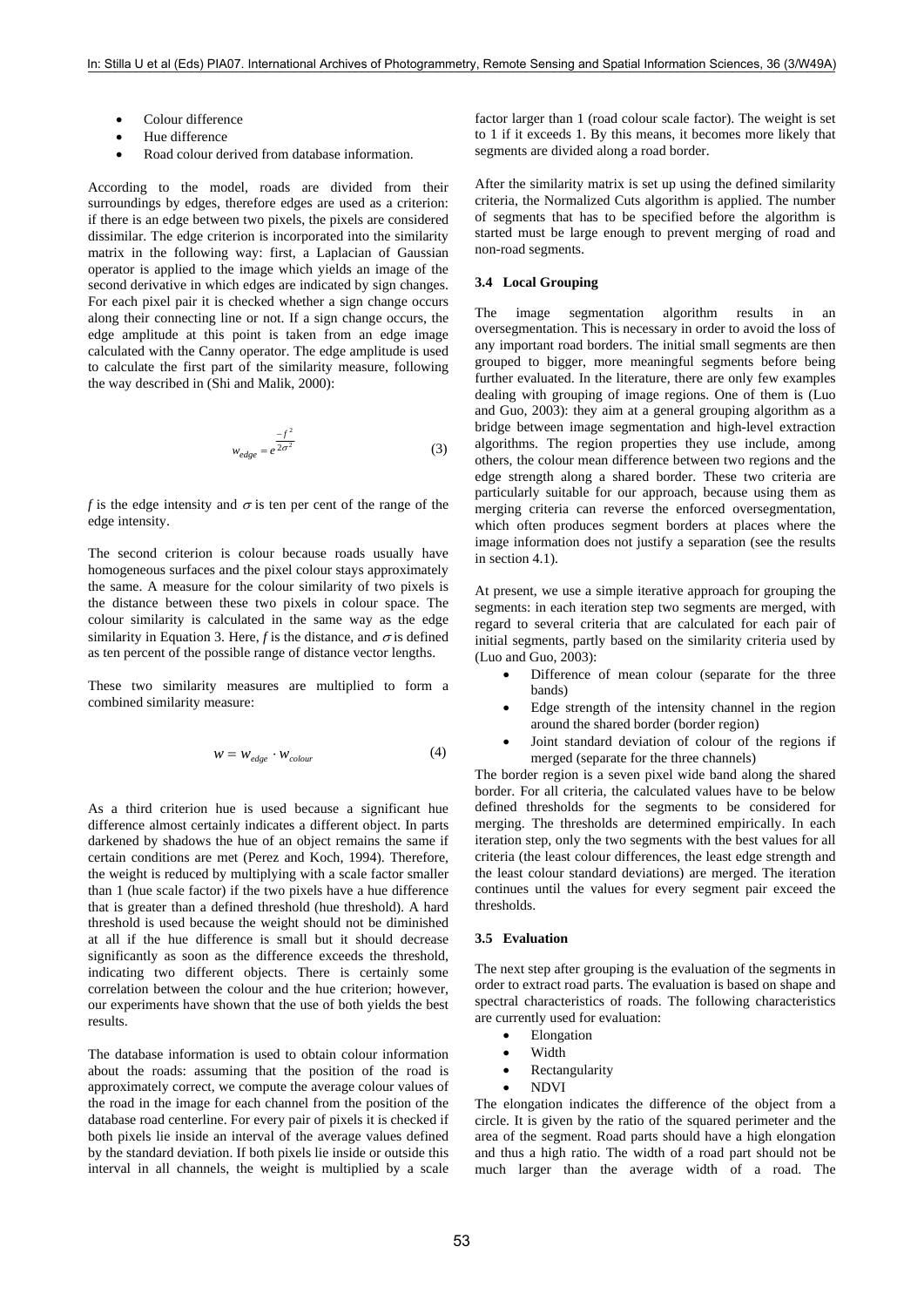rectangularity is a measure for the similarity of an object with a rectangle. It is calculated using the discrepancy method described in (Rosin, 1999). In this method the region of the object is compared to the region of the bounding rectangle of an ellipse with the same first- and second-order moments as the object region. The fourth criterion, the NDVI (Normalized Difference Vegetation Index), is employed because road parts should not contain vegetation. The average NDVI is calculated for each segment and for road parts the NDVI should be low.

In our tests, thresholds are defined empirically for each of these criteria and segments are extracted as road parts if they fulfil all of them. The thresholds are set rather strict in order to extract reliable road parts at the expense of missing some of them.

## **4. RESULTS**

The approach was tested on CIR aerial orthoimages with a resolution of 0.1m. The images are from a suburban scene in Grangemouth, Scotland. Road database data were simulated by manually digitizing the visible roads in the images.

### **4.1 Segmentation**

For segmentation with Normalized Cuts, the images are divided into subsets of approximately 200 x 200 pixels. Each subset is segmented by the Normalized Cuts algorithm yielding 20 segments, an empirical value that is suitable for this image size and scene complexity. The width of the region of interest is set to approximately three times the expected road width. The hue scale factor is set to 0.01, the hue threshold is set to 30. This value was derived from some manually taken sample objects. The road colour scale factor is set to 2.

Fig. 2 and Fig. 3 show examples of segmentation results obtained with the similarity criteria that are described in section 3.3. Segment borders are indicated by yellow lines; the green line shows the database road centerline. The results demonstrate that the segmentation in general has succeeded: road and nonroad areas are in most instances clearly divided by initial segment borders. Exceptions can be found in shadow areas or where the contrast between the road and the surroundings is low, as in Fig. 3 in the right part of the image.



Figure 2. Segmented image, first example.



Figure 3. Segmented image, second example.

Fig. 4 shows an example where the database information is not used to obtain the road colour information as described in section 3.3. Consequently, the road colour is not considered in the segmentation. This example points out the benefit of using the prior information of the database: in Fig. 4 more road segments contain non-road areas than in Fig. 3.



Figure 4. Segmentation without using road colour information derived from the database road.

As the results are to be used for the assessment of the road database, one has to consider the case that the database information is not correct. Fig. 5 shows a segmentation result with a false database road. This example illustrates that incorporating the database information into the segmentation does not lead to wrong segmentation results: the initial segments are clearly defined by image content. Accordingly, the database information does not corrupt the results if it is wrong but can improve the segmentation results.



Figure 5. Segmented image with false database road.

### **4.2 Local Grouping**

The initial segmentation results are now grouped. Fig. 6 shows the grouping result from the segments of Fig. 2, Fig. 7 shows the grouping result from the segments of Fig. 3, and Fig. 8 shows the results from Fig. 5.

The parameters for grouping are the same for all three images. The mean colour of two segments to be merged should be the same, the maximum for the mean edge strength is set to 50, and the maximum standard deviation for two merged images is set to 40.

In Fig. 6 most of the undisturbed road parts are merged into two bigger parts. These parts show some characteristics for road segments: their shape is elongated with parallel lines; their width corresponds to the road width. Parts that contain shadows, vehicles or salient road markings (zebra crossing) are not merged with the other road parts. Here, context knowledge is essential for further evaluation.



Figure 6. Grouping result, first example.

The second example, shown in Fig. 7, contains a road which is mostly undisturbed by context objects. The grouping result shows one distinctive road segment in the left part of the image. To the right, there is one big road segment that is more problematic: it contains one part of a parking lot and some parts of the pavement. The pavement parts are parts of an initial road segment and are not critical because they do not affect the overall shape of the road to a great extent. The parking lot poses more difficulties for an evaluation but such a case cannot be avoided because the parking lot has the same colour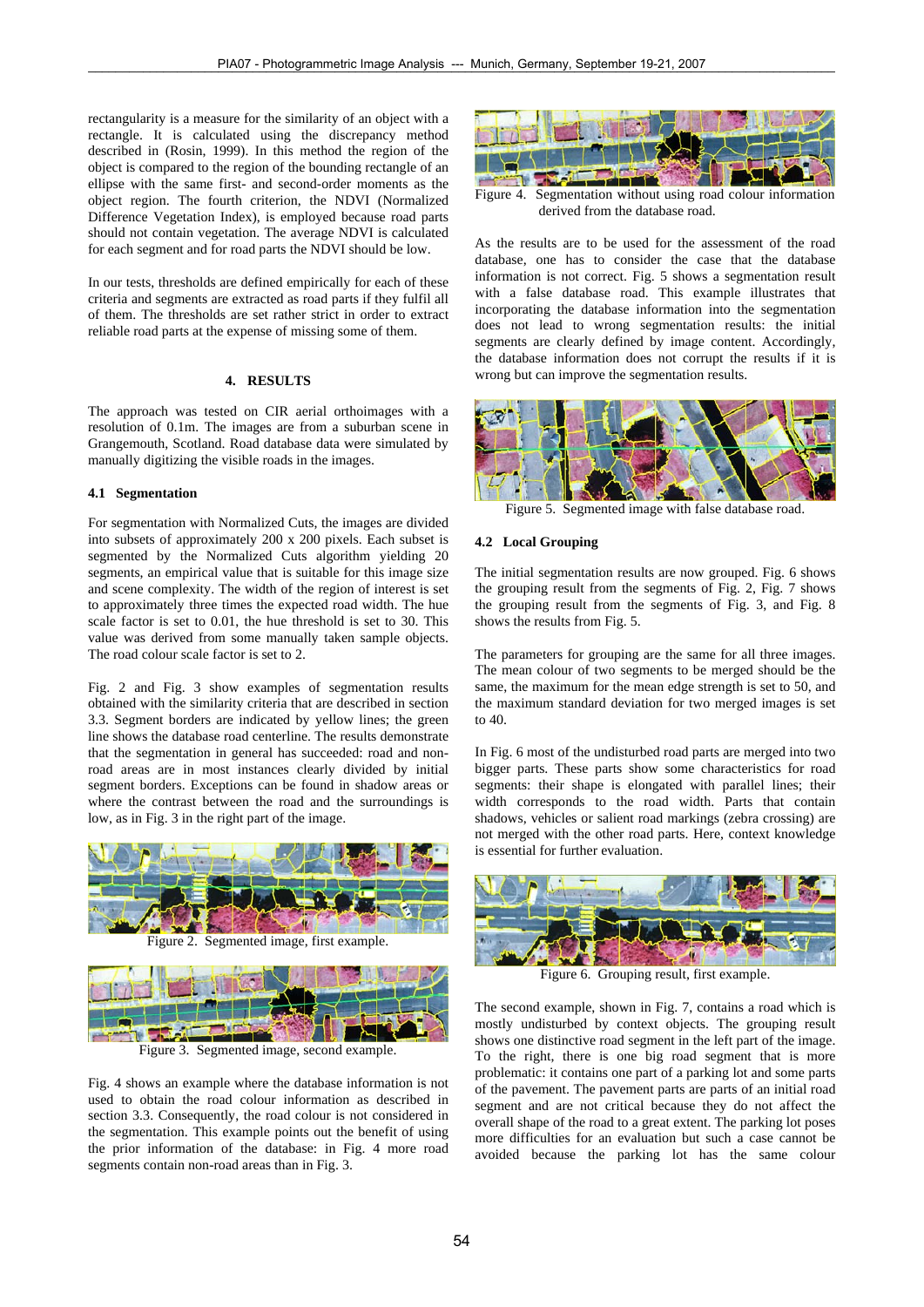characteristics as the road and is not separated by a distinct border.



Figure 7. Grouping result, second example

Fig. 8 shows the grouping result for the example with the wrong database information. The segments here are again grouped to meaningful bigger segments. As there are no road-shaped segments along the direction of the database road, this road probably would be rejected in an evaluation step.



Figure 8. Grouping result, false database example

#### **4.3 Evaluation**

In the next step, the grouped segments are evaluated using the criteria described in section 3.5. The figures 9 and 10 show the experimental evaluation results for the first and second example. The thresholds used for the evaluation are: elongation more than 40, rectangularity more than 0.6, width no more than two meters above assumed road width, NDVI less than 0.



Figure 9. Evaluation result, first example.



Figure 10. Evaluation result, second example.

In Fig 9, two segments were correctly extracted as road parts, in Fig. 10 one segment was found. No false road parts are extracted, which is important because the goal is a reliable rather than a complete extraction.

## **5. CONCLUSIONS AND OUTLOOK**

The exemplary results in this paper show the general usability of the approach for the detection of roads in aerial images of suburban areas. The Normalized Cuts algorithm is suitable for the segmentation step. By considering global aspects of the image as well as local ones, the algorithm is able to ignore noise, small surface changes and weak edges, and borders are rather placed at continuing edges, as can be seen in the results. The division of the image depends on the overall image content which allows the segments to be more coherent and perceptually meaningful than segments obtained by a local segmentation only. We believe that this combination of local and global aspects is a very important characteristic of the Normalized Cuts algorithm.

One drawback of the Normalized Cuts algorithm is that the calculation is computationally expensive and the image has to be divided into smaller subsets to make the calculation possible with our current hardware. As a consequence, some segment borders are defined by the subset borders and not by image content. In many cases, this does not pose a problem because the segments are still merged in the grouping step, but not always. Another drawback is the fact that the number of segments has to be determined before starting the calculation. It is desirable to find a way to estimate the appropriate number of segments from the given data. One possibility is an iterative approach, repeating the Normalized Cuts algorithm with a varying number of segments and selecting the optimal segmentation. Possible criteria for a good segmentation are average segment size (not too small) and a satisfying homogeneity.

The grouping results show that it is possible to use the oversegmented results from the Normalized Cuts algorithm and group them to bigger segments whose shape can be assessed regarding their correspondence with the road model. The grouping works well for road parts without many disturbances by context objects. One problem are areas that are directly connected to the road and have the same colour as the road, like the parking lot in Fig. 8. Here, an additional grouping criterion, for example border continuation, could be helpful. The grouping algorithm itself, especially the combination of the different criteria, could also still be improved.

The first experimental evaluation results show that reliable road parts could be extracted, but there is still much room for improvement. For example, road parts should be close to rectangular in our current implementation of the evaluation. This can pose problems with long road parts that belong to curved roads. Therefore, we plan to change this criterion into one that requires an elongated object to have a constant width.

Our next steps will be the improvement of the grouping and evaluation steps, as indicated above. We will also investigate if the number of thresholds currently employed can be reduced and if the remaining thresholds can be estimated from the image data themselves. As the goal of our project is the assessment of a road database, we will use the extracted road parts for the assessment, adapting the strategy developed by (Gerke, 2006). In connection with the assessment, context objects like trees, vehicles, buildings and shadows will also be considered, in order to explain gaps between extracted road parts.

### **ACKNOWLEDGEMENTS**

This project is funded by the DFG (German Research Foundation). The calculations were made with a  $C_{++}$  program partly adapted from a MATLAB program written by Timothée Cour, Stella Yu and Jianbo Shi. Their program can be found on http://www.seas.upenn.edu/~timothee/software\_ncut/software.h tml (last checked July 2007).

### **REFERENCES**

Baltsavias, E.P., 2004. Object extraction and revision by image analysis using existing geodata and knowledge: current status and steps towards operational systems. *ISPRS Journal of*